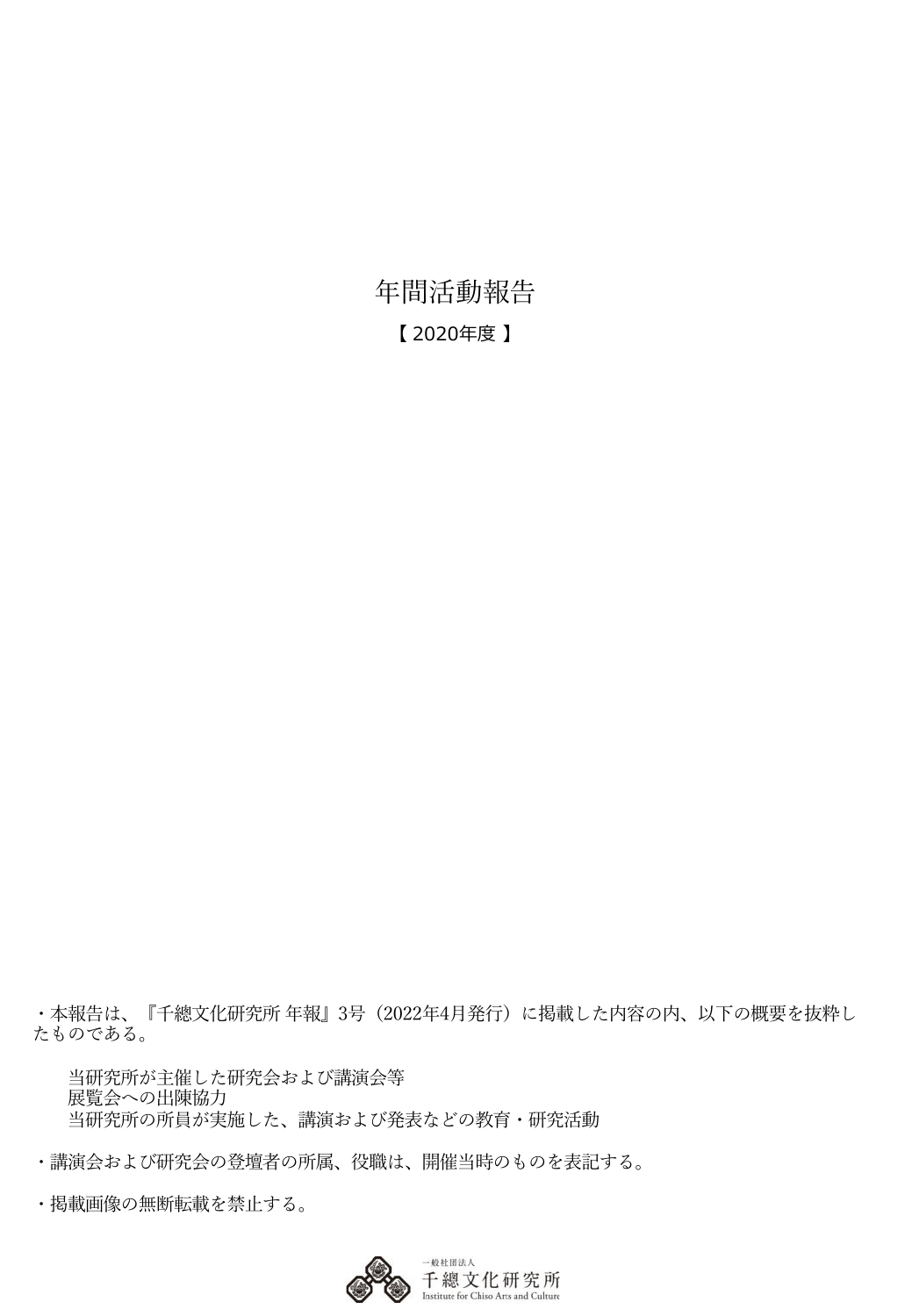**[史料研究 1]**

## 真宗大谷派の法衣装束・荘厳具の調査

**調査者**

| 千總文化研究所 所長     | 加藤結理子   |
|----------------|---------|
| 中世日本研究所 所長     | モニカ ベーテ |
| 中世日本研究所 研究員    | 宮尾素子    |
| 京都府京都文化博物館 学芸員 | 林 智子    |

#### **[概要]**

2019年度から2020年度にかけて、真宗大谷派姫路船場 別院本徳寺(以下、本徳寺)が所蔵する法衣装束・荘厳具 159点および、真宗大谷派の門首一族である大谷佳人氏が 所蔵する法衣装束50点を対象に調査を行った。江戸時代 から昭和時代にかけて制作され、僧侶が着用するなど、寺 院で使用された染織品群である。

本調査の主な目的は、株式会社千總(以下、千總)が、創 業の室町時代から大正時代にかけて法衣および打敷や水 引といった荘厳具を扱う法衣商として活動していた実態と、 それら染織品の成立背景の手がかりを掴むことであった。 千總には、法衣装束および荘厳具の制作に関する見本裂 帖や仕様書、図案などの資料、真宗大谷派の本山・東本願 寺の御用商人であることを示す江戸時代の鑑札が残されて いるが、納めた染織品については、これまでほとんど明らか にされていなかった。

本調査では、法衣商である千總が「御装束師千切屋惣 左衛門」として手がけたと考えられる法衣装束が約20点確 認された。また千總以外の法衣商の名前が15件見られた。

さまざまな種類の法衣装束とそれらに見られる色や文様 は、当時の京都における豊かな染織文化を示すものであ り、本資料群は京都を起点とした人とモノの交流を窺い知 ることのできる貴重な資料と言える。

千總に伝わる資料との詳細な比較調査研究は今後実施 予定ではあるが、2年間の調査の概要を報告する。

本調査は、2019年度文化庁文化芸術振興補助金「地域と共働し た博物館創造活動支援事業」、2020年度公益財団法人カメイ社 会教育振興財団「博物館学芸員等の内外研修に対する助成」の もと実施された。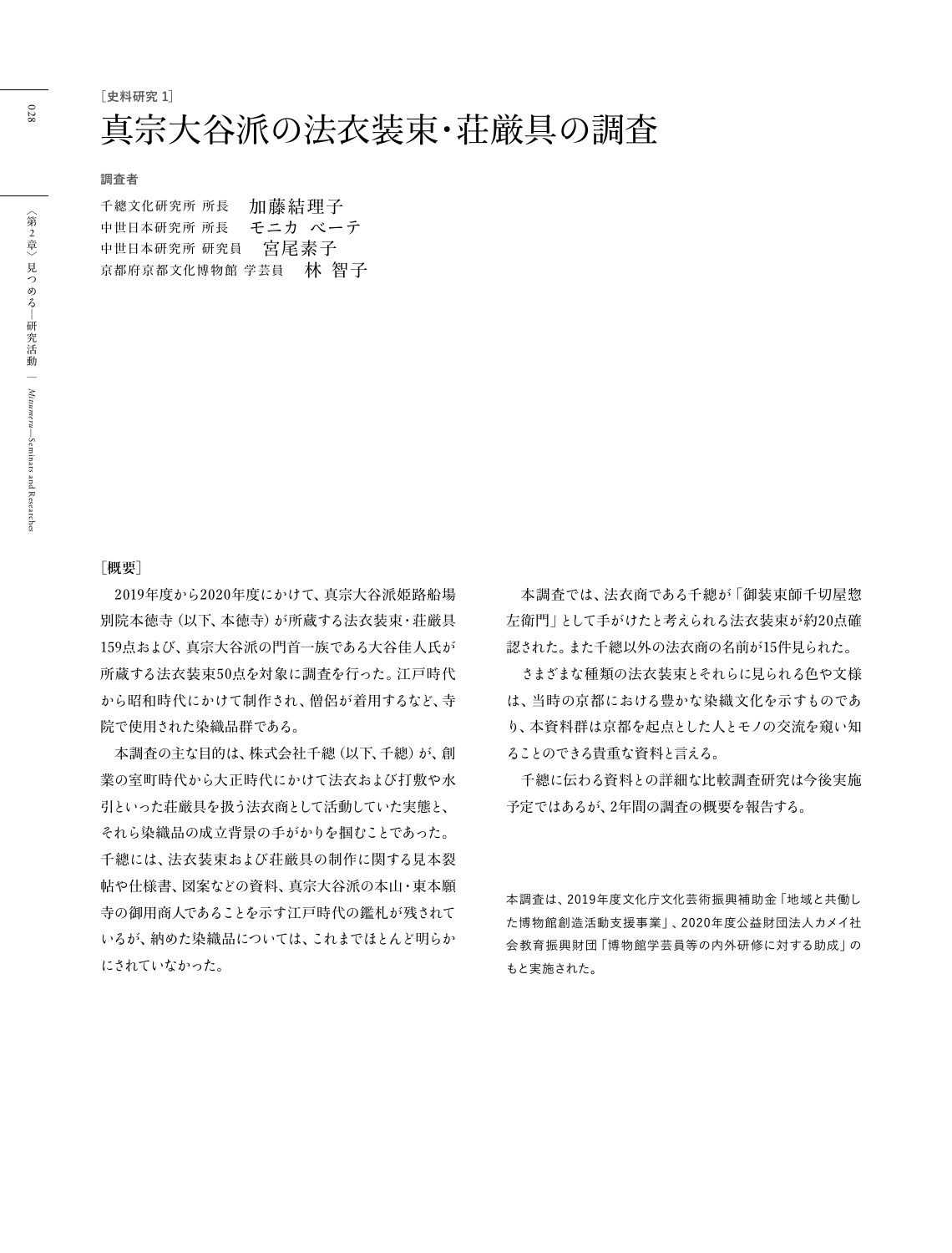[調査報告会·研究会]

# 真宗大谷派の法衣装束の調査報告会・研究会

日時: 2021年7月9日 (金) 午後2時~午後4時 形式:オンライン配信 ʕ

#### **調査報告**

「真宗大谷派の法衣装束と千切屋惣左衛門」2020年度調査報告 千總文化研究所 所長 加藤結理子  $\overline{\phantom{a}}$ 

#### **講演**

「祈りの形一尼門跡寺院と真宗大谷派寺院に伝わる染織品をめぐってー」 中世日本研究所 所長 モニカ ベーテ ʕ

#### **ディスカッション**

同朋大学 教授 同朋大学仏教文化研究所 所長 安藤 弥 真宗大谷派圓正寺 住職 山口昭彦 真宗大谷派姫路船場別院本徳寺 列座 本谷 廣 コーディネーター: 千總文化研究所 所長 加藤結理子

#### **[概要]**

2020年度に実施した、真宗大谷派·姫路船場別院本徳 寺所蔵の染織品と真宗大谷派ご門首一族に伝わる装束の 調査について、報告を行った。

さらに、尼門跡寺院の装束文化や染織技法をご専門とさ れ、本調杳の共同研究者でもあるモニカ ベーテ氏に、宗派 間における装束や荘厳具の使用法や伝承法の違いについ て、ご発表をいただいた。

ディスカッションでは、日本仏教史、真宗史がご専門の 安藤 弥氏、ならびに真宗大谷派の僧侶の山口昭彦氏、本 谷 廣氏より文献資料に見られる法衣に関する記述や法衣 装束の複雑な体系と着用に関する規定などをご解説いただ いた。

本会を通して、真宗大谷派をはじめ寺院に伝わる法衣装 束などの染織品を、寺院の儀礼文化や宗教学の点からも捉 える必要性が示された。

本会には、工芸史・日本史などの史学ならびに芸術学な どの専門家、寺院関係者ら約50名が参加した。

本報告会は、2020年度公益財団法人カメイ社会教育振興財団 「博物館学芸員等の内外研修に対する助成」のもと実施された。

066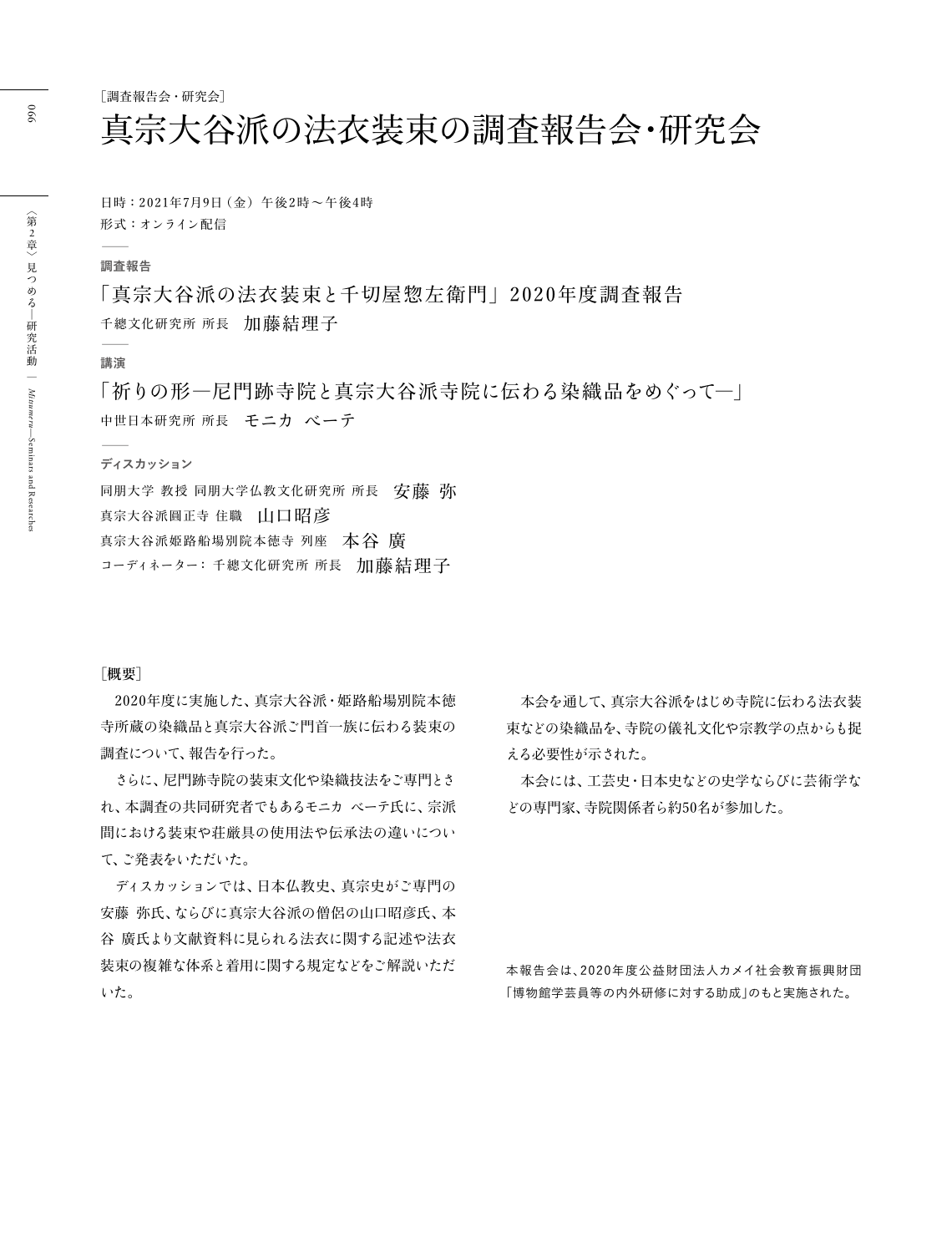**[史料研究 2]**

#### **[概要]**

千總には、相当数の打敷および水引の図案が所蔵されて いる。室町時代の創業より法衣商として活動していた千總 は、僧侶の衣服である法衣装束のみならず、打敷や水引と いった寺院の御堂を荘厳する染織品も手掛けていたと考え られる。

千總文化研究所は、2019年度から2020年度にかけてこ れらの図案の調査を行い、写真撮影および寸法・技法・ 模様の記録作成、一部の図案に記された墨書の翻刻を 行った。

本資料には、紙に墨または彩色により模様が描かれた肉 筆のものが多数を占めるが、その他に型紙を用いて模様が 刷り出されたものや、特定の形に切り抜かれた別紙を貼り付 けることで模様が表されたものも確認された。本資料の全 体数は約90点で、その寸法は大小さまざまである。その内の 18点には、制作年、納品先、用途、使用した生地の種類と 色、模様の名称、技法の名称等が記された墨書が確認され た。模様の傍らに色や寸法等が記されているものもあり、本 資料は制作過程において職人への指示書の役割も担って いたものと思われる。

図案は染織品の制作において最初の工程で作られるもの であり、千總が手がけた染織品に関する貴重な記録とも言 える。詳細な調査は今後実施予定だが、本稿では資料の概 要を報告する。

本調査の一部は2019年度文化庁文化芸術振興補助金「地域と共 働した博物館創造活動支援事業」のもとに実施された。

ă

070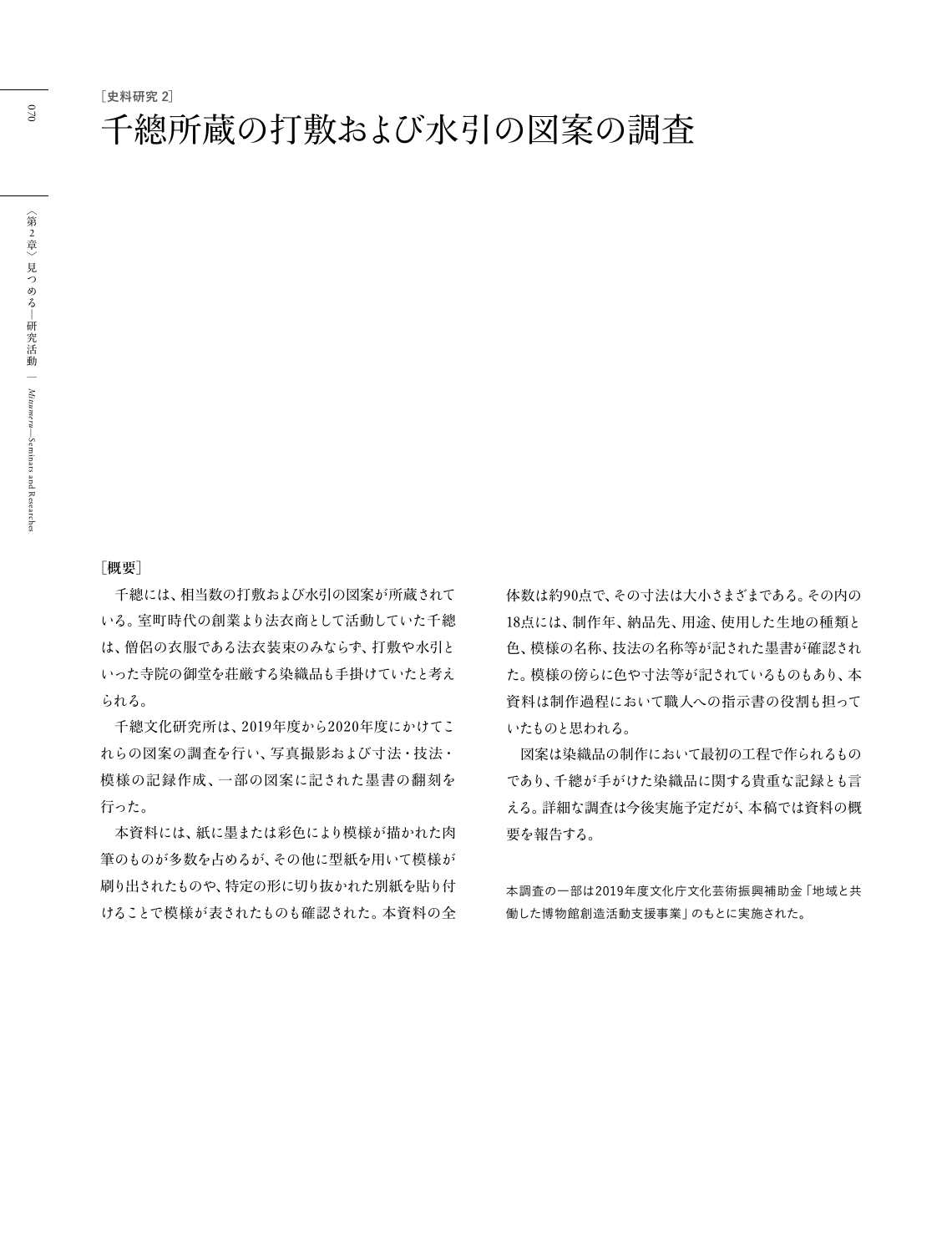講師: 彬子女王殿下

日時: 2020年12月4日 (金) 午後3時~午後4時 会場:千總本社ビル5階ホール 参加者:50名

#### [概要]

日本の伝統文化、伝統技術はどのように後世に伝えてい くべきでしょうか。ヒトとモノ、情報がかつてないほどに往 来し、価値観も多様化するなかで、さまざまな分野で取り 組みがなされ、議論が重ねられています。

千總文化研究所は、これまで「千總コレクションとともに 日本文化の未来を考える」と題して千總の持つ有形文化財 をご紹介しながら、各界の著名な研究者をお招きし、その 歴史的意義と社会的位置付けをご解説いただきました。こ れからは、少し枠組みを広げて日本の「文化」をさまざま な視点から考察して参ります。

本講演では、彬子女王殿下をお迎えし、古来日本の文 化芸術をお導きになり、またお支えになってこられた皇室の 歴史、とりわけ明治時代の宮廷衣装を通して、日本の文化 と伝統技術の継承についてお話しいただきました。

会場には、明治時代に千總が宮内省御用達として手が けた染織品下絵など、皇室に関わる史料を展覧しました。

#### **[講師]**

彬子女王 (あきこじょおう)

1981年12月20日、寛仁親王殿下の第一女子として誕生。 学習院大学を卒業後、オックスフォード大学マートン・コ レッジに留学。日本美術史を専攻し、在外の日本美術に 関する調査・研究を行い、2010年に、女性皇族として初と なる、博士号を取得。京都産業大学日本文化研究所専任 研究員、京都市芸術大学客員教授、千葉大学特別教授お よび千葉工業大学地球学研究センター主席研究員他。

子どもたちに日本の文化を伝えるための「心游舎」を創 設し、全国で活動中。著書に『日本美のこころ 最後の職 人ものがたり』(小学館)、『赤と青のガウン オックスフォー ド留学記』(PHP研究所)、『京都 ものがたりの道』(毎日 新聞社)

088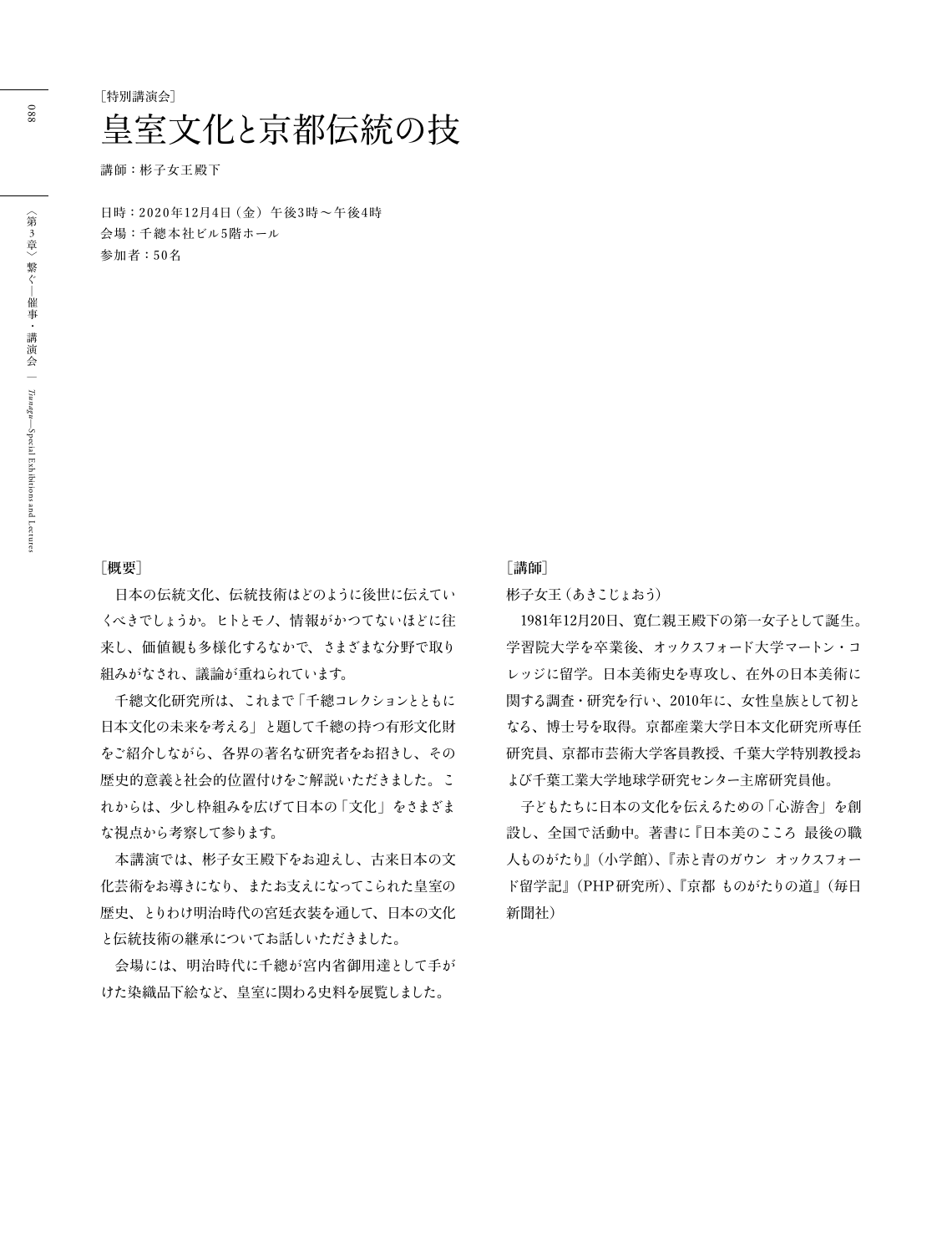#### 社会活動

「講演·レクチャー] 1. yu-an YOUTH 勉強会 日時: 2020年7月25日 (土) 午後6時~午後9時 テーマ:「屏風祭・千總と京都画壇」 講演者:加藤結理子 場所: ミホプロジェクト ワインサロン yu-an (京都市上京区)、オンライン同時配信 対象:学生約20名  $\frac{a}{a}$ 

2. 佛教大学四条センター公開講座 | 京都の伝統産業と文化」 日時: 2020年12月16日 (水) 午後1時~午後2時15分 テーマ:「千總の着物と歴史」 講演者:加藤結理子 場所:オンライン配信 対象:一般約20名  $\equiv$ 

3. 一般社団法人心游舎 オンラインワークショップ 日時: 2021年3月14日 (日) 午後3時~午後4時30分 内容:「きもの」をテーマにしたワークショップ内で、着物の歴史についてのレクチャー 講演者:加藤結理子、株式会社千總製作本部 課長 今井淳裕 場所:オンライン配信 対象:一般約40名  $\equiv$ 

4. オランダ平和宮 オンラインセッション

[Conservation of the Japanese silk wall hangings in the Peace Palace] 日時: 2021年4月8日 (木)、9日 (金)、15日 (木)、19日 (月) 全日午後6時~午後8時30分 (日本時間) 内容:オランダ平和宮における壁面装飾織物についてのセッションに向けて、 千總が明治期に手がけた美術染織品についての解説動画の提供とセッションへの参加 担当者:加藤結理子 対象: 専門家約20名

#### [寄稿]

「THE KYOTO」連載「日本のエレガンス 千總460年」 揭載期間: 2021年4月~2022年3月 (予定) 毎週木曜日 掲載場所:「THE KYOTO」公式ウェブサイト 内容:千總の有形文化財より、着物文化や日本の美術工芸を紹介 担当者:加藤結理子、小田桃子

#### [教育]

1. 京都芸術大学 歴史遺産学科「文化財科学ゼミ」 日時: 2020年6月1日 (月)~2021年3月31日 (水) 内容:非常勤講師として研究指導補助および進路指導など 担当者:小田桃子 場所:京都芸術大学歴史遺産学科 対象:学部生16名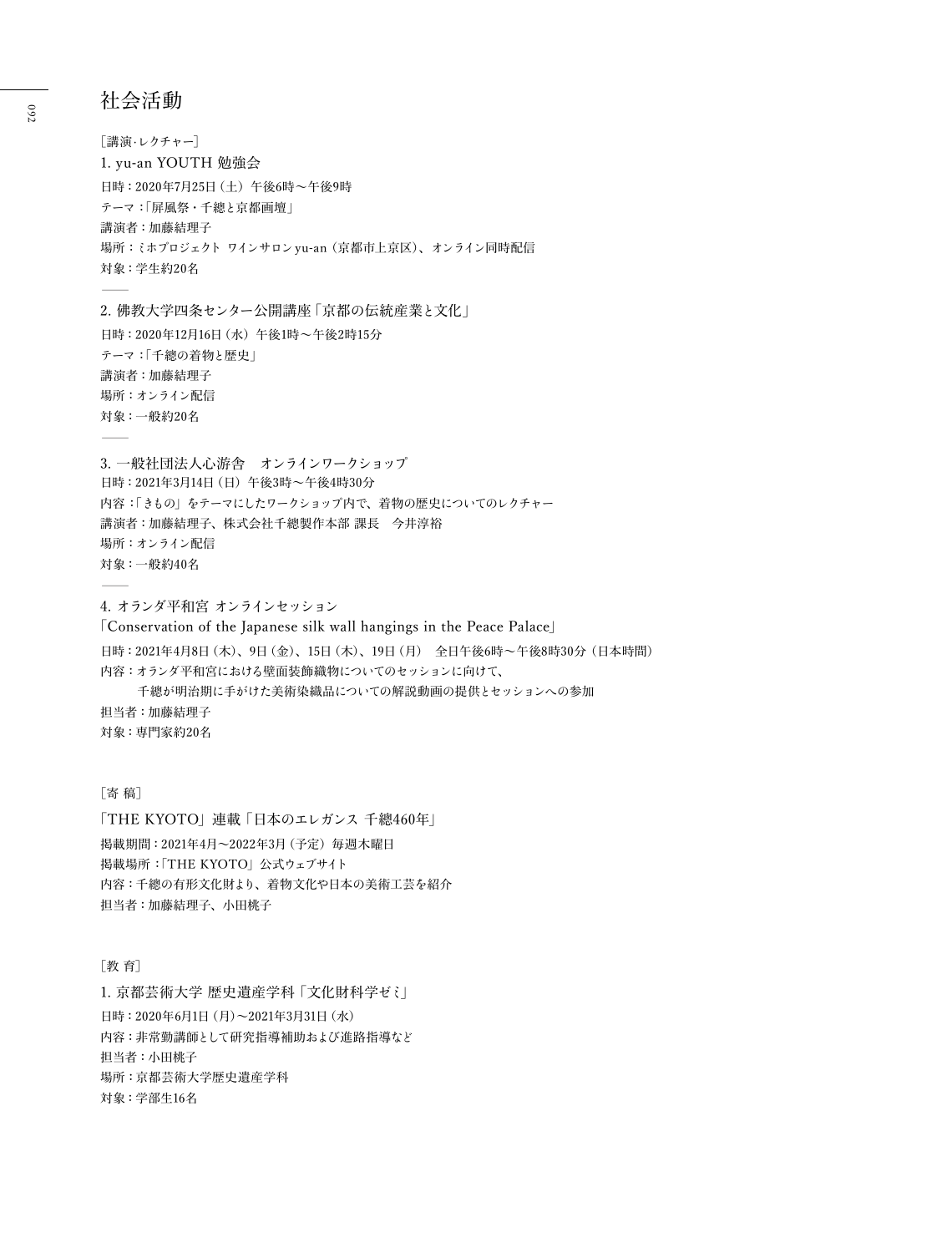### 展覧会協力

1. 千總展 画壇と染織 日本の美を描くーデザイン力の根源 会場:髙島屋京都店 グランドホール 会期: 2020年8月21日 (金)~8月26日 (水) 〈出品作品〉 岸竹堂筆 下絵〈崖に虎図〉、岸竹堂筆 下絵〈柳牡丹に小禽〉、岸竹堂筆 下絵〈水中遊鯉〉、今尾景年筆 下絵〈狗児〉、 今尾景年筆 下絵〈柳に鷺〉、今尾景年第〈菊に小禽〉、西村總左衛門、今尾景年原画〈景年花鳥画譜〉、裾模様〈梅に源氏窓〉、 裾模様〈正倉院裂〉、裾模様〈流水に花扇〉、商工省〈奢侈品等製造販売制限規則第一・第二條第一項但書に依る許可申請書〉、

十三代西村總左衛門夫人 婚礼衣装〈松に鶴文様振袖〉、十三代西村總左衛門夫人 婚礼衣装〈御殿文様打掛〉  $\equiv$ 

#### 2. Kimono: Kyoto to Catwalk

会場:Victoria and Albert Museum (UK) 会期: 2020年8月27日 (木)~10月25日 (日) 出品作品:ヨウジヤマモト〈振袖〉および〈帯〉 ʕ

3. 江戸の動物絵大集合! 猿描き狙仙三兄弟~鶏の若冲、カエルの奉時も 会場:熊本県立美術館 会期: 2020年7月18日 (土)~9月6日 (日) 出品作品:森狙仙筆〈猪図〉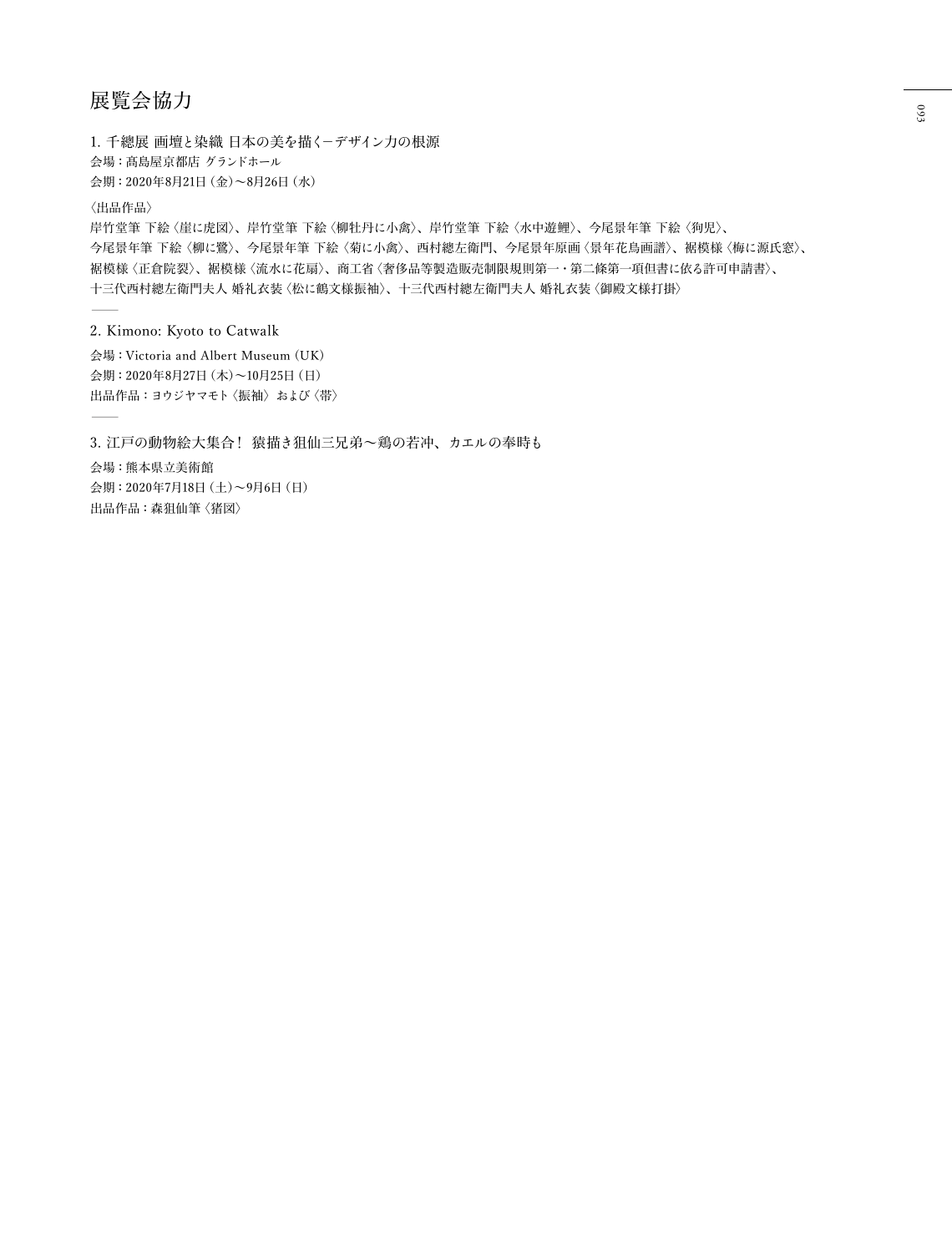### Survey of clerical garments and altar cloths of the Ōtani-ha School of Jōdo Shinshū Buddhism

Researchers

|              | Kato Yuriko Director, Institute for Chiso Arts and Culture |
|--------------|------------------------------------------------------------|
|              | Monica Bethe Director, Medieval Japanese Studies Institute |
| Miyao Motoko | Researcher, Medieval Japanese Studies Institute            |
|              | Hayashi Tomoko Curator, The Museum of Kyoto                |

#### **Summary**

Between FY2019 and FY2021, clerical garments (*hōi shōzoku*) and decorative items like altar cloths (*uchishiki*) dating from the Edo period (1603-1867) to the Showa period (1926-1989) were researched: 159 items at Himeji Senba Hontokuji Temple, a branch temple of the Ōtaniha School of Jōdo Shinshū Buddhism, and 50 items belonging to Ōtani Yoshihito, a member of the main Ōtani-ha family.

The main objective of the survey was to gain a better understanding of the activities of Chiso from its establishment in 1555 until the early 20th century, when it operated as supplier of clerical garments and decorative items, and of how such textile products developed. Chiso holds a collection which includes books of samples, specification documents, and design drawings related to the production of clerical garments and decorative items, as well as permits dating back to the Edo period attesting that Chiso was a supplier to Higashi Hongan-ji, the head temple of the Ōtani-ha School. However, until now little was known about the textile products that were actually delivered.

In the course of this survey, 20 clerical garments were identified as made by Chiso under the name "Onshōzokushi Chikiriya Sōzaemon", when it operated as a clerical garment trader. Additionally, the names of 15 other clerical garment traders from Kyōto apart from Chiso were found. The diversity of types of clerical garments and the colors and patterns they exhibit show the rich culture of textile production in Kyōto at that time and represent a valuable source of information on the exchange network of people and goods that originated from Kyōto.

A detailed comparative analysis with the materials held by Chiso will be carried out in the future. This report summarizes the results of the two years of survey.

This survey was funded by the FY2019 "Project for the Support of Joint Creative Activities Between Museums and Local Communities" Grant for the Promotion of Arts and Culture of the Agency of Cultural Affairs (Japanese Government) and the FY2020 "Grant for the Training of Museum Curators" of the Kamei Foundation for the Promotion of Social Education.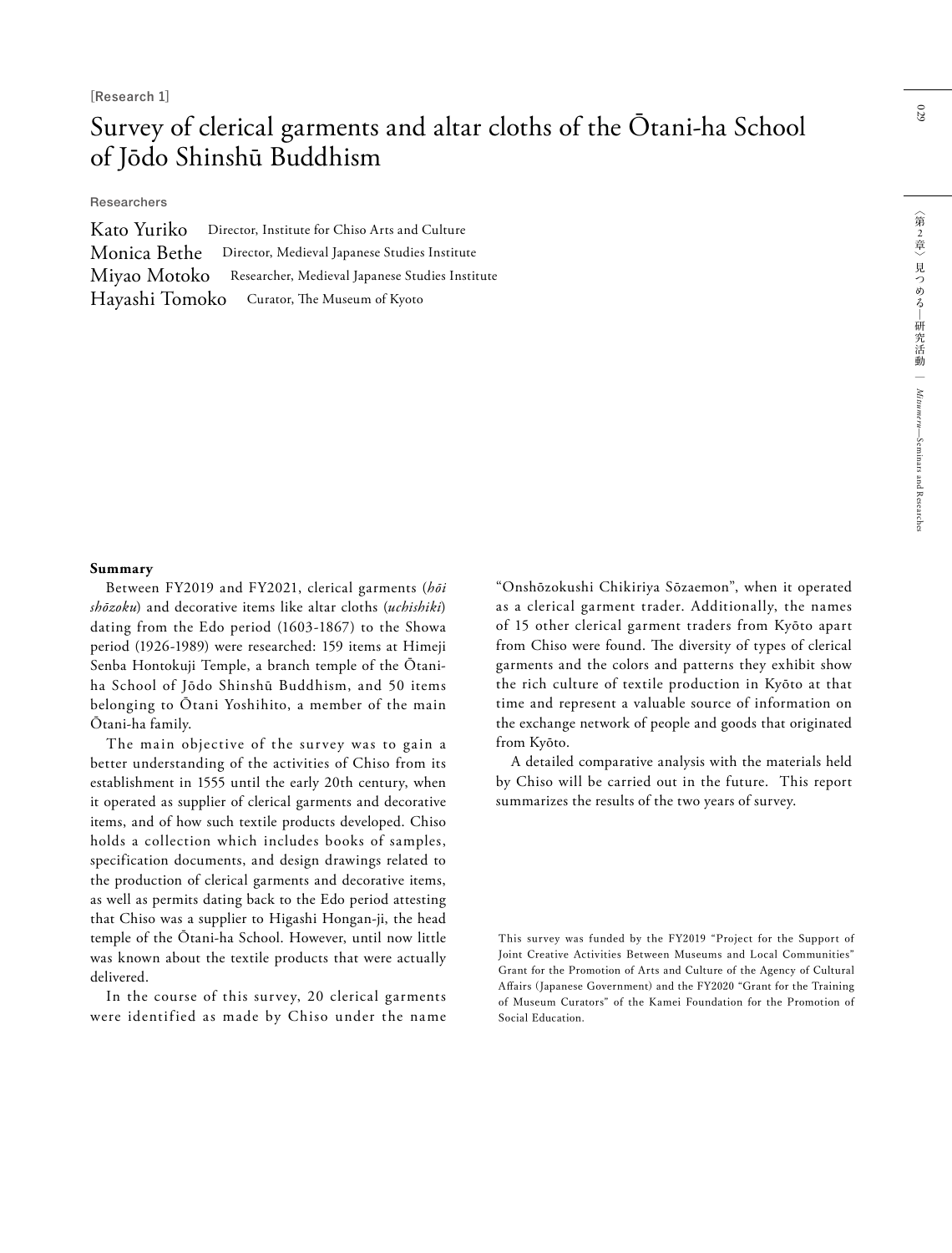### Symposium on the Survey of Clerical Textiles from the Ōtani School of Jōdo Shinshū Buddhism

Date: Friday, July 9, 2021, 2:00 pm to 4:00 pm Format: Online ʕ

Survey Report

Report on the Survey of Clerical Garments and Chikiriya Sōzaemon, FY2020

Director, Institute for Chiso Arts and Culture Kato Yuriko

Lecture

The Prayer Materialized: On the Textiles held at Amamonzeki Convents and Ōtani-ha Temples

Director, Medieval Japanese Studies Institute Monica Bethe

Discussion

Andō Wataru Professor, Dōhō University Director, Dōhō University Research Institute of Buddhist Culture Yamaguchi Akihiko Chief Priest, Enshō-ji Temple, Ōtani-ha School Mototani Hiroshi Priest, Himeji Senba Hontoku-ji Temple, Ōtani-ha School Coordinator: Kato Yuriko Director, Institute for Chiso Arts and Culture

#### **Summary**

The Symposium presented the results of the survey carried out during FY2020 of garments held by the Himeji Senba Hontokuji Temple and the Ōtani Family of the Ōtani-ha School of Jōdo Shinshū Buddhism.

In addition, Monica Bethe, co-researcher in this survey and long-time researcher of the Amamonzeki imperial convents, gave a presentation on the differences between Buddhist Schools in the way they use and transmit clerical garments and altar decorations.

During the discussion, researcher of history of Japanese Buddhism and history of Jōdo Shinshū Buddhism Andō Wataru, and Ōtani-ha School priests Yamaguchi Akihiko and Mototani Hiroshi, explained about the mentions to these garments found in historical documents, and the complex rules and etiquette surrounding them.

The need to understand the textiles held by Buddhist temples also from the point of view of their ceremonial culture and religious studies became clear through this symposium.

The symposium was attended by around 50 participants, including experts in history of applied arts, Japanese history and science of arts.

The symposium was funded by the FY2020 "Grant for the Training of Museum Curators" of the Kamei Foundation for the Promotion of Social Education.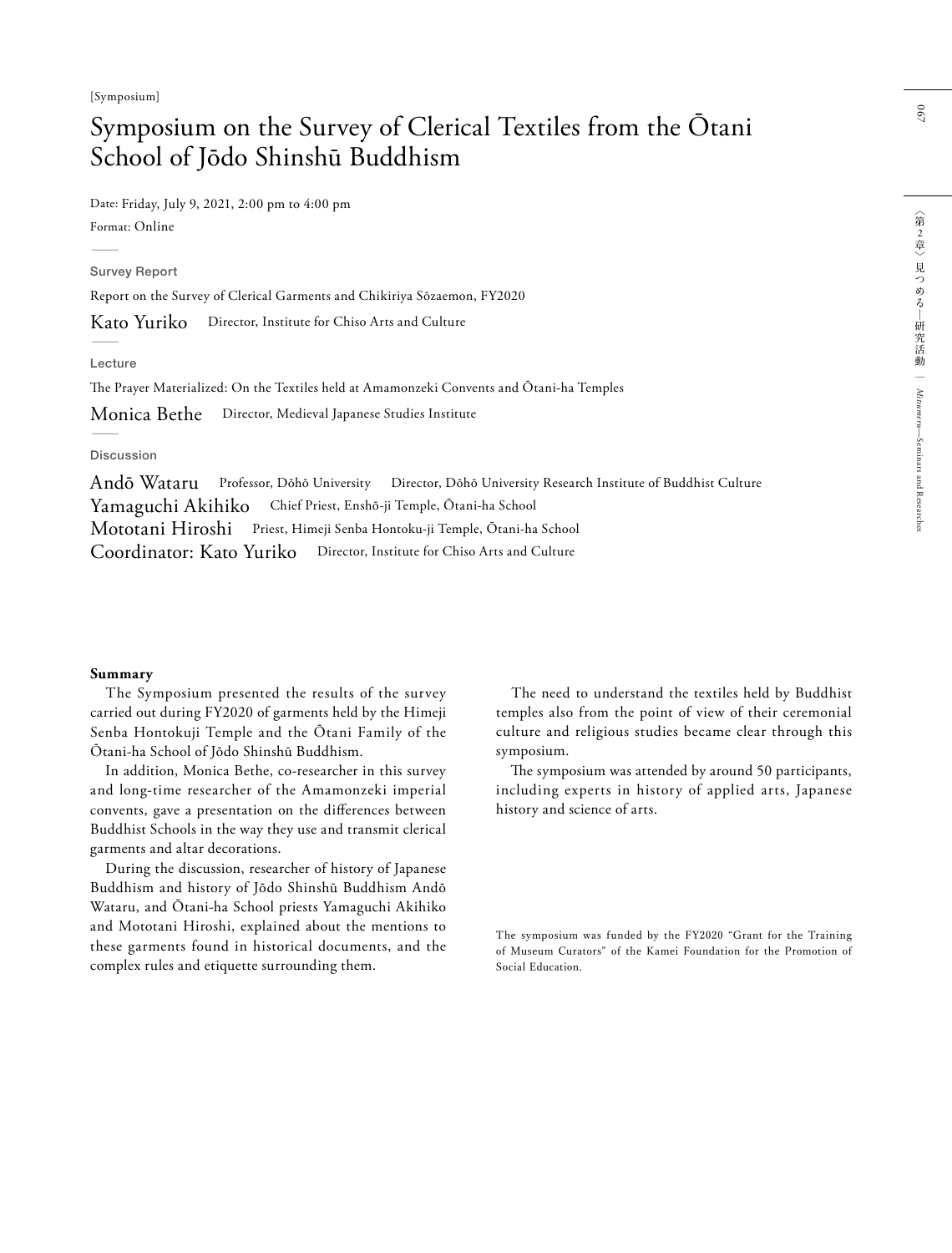Survey on the *Uchishiki* and *Mizuhiki* in the Chiso Collection.

Chiso keeps a large collection of design drawings of *uchishiki* (altar cloths) and *mizuhiki* (decorative cords). Since its foundation in 1555 as a clerical garment trader, Chiso produced and supplied not only clothing but also textile products such as *uchishiki* and *mizuhiki* used for the decoration of Buddhist temples.

The Institute for Chiso Arts and Culture carried out a survey of these design drawings from FY2019 to FY2020. The survey consisted of photographing and documentation of the measurements, techniques, and patterns of these drawings, as well as reproduction of part of the ink writings found on them.

The majority of these drawings were painted by brush, directly applying color or ink on paper. Additionally, some of them were printed using paper patterns, and in other cases the pattern was created by pasting on a base paper a motif cut out from another paper. In total, approximately 90 drawings of different sizes were surveyed. 18 of them included ink writings detailing their date of creation, place of delivery, purpose, type and color of the fabric, name of the pattern, and name of the technique. The fact that details regarding color and measurements were written next to the patterns suggests that these drawings were used as instructions for the craftspeople during the production process.

The creation of design drawings is the first step in the making of textile products. Therefore, this collection of design drawings represents a valuable record of the textile production developed by Chiso. Although a detailed survey is still to be carried out, this report gives an outline of this collection of documents.

Funded by the FY2019 "Project for the Support of Joint Creative Activities Between Museums and Local Communities" Grant for the Promotion of Arts and Culture of the Agency of Cultural Affairs (Japanese Government).